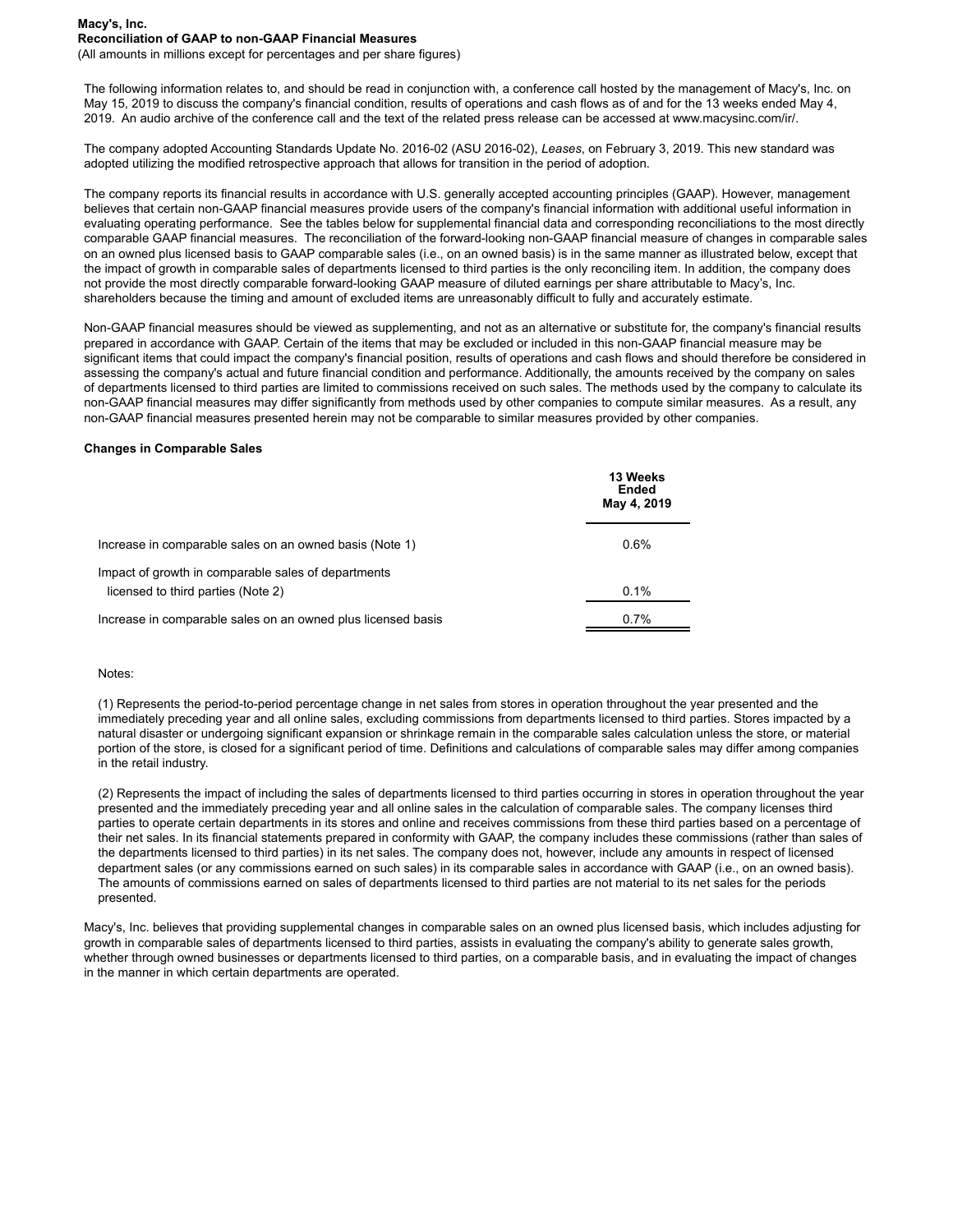### **Macy's, Inc. Reconciliation of GAAP to non-GAAP Financial Measures**

(All amounts in millions except for percentages and per share figures)

## **Net income attributable to Macy's, Inc. shareholders, excluding certain item and gains on sale of real estate**

|                                                                                                |             | 13 Weeks<br><b>Ended</b> |             | 13 Weeks<br>Ended | <b>Increase</b><br>(decrease) |  |
|------------------------------------------------------------------------------------------------|-------------|--------------------------|-------------|-------------------|-------------------------------|--|
| Most comparable GAAP measure:<br>Net income attributable to Macy's, Inc. shareholders          | May 4, 2019 |                          | May 5, 2018 |                   |                               |  |
|                                                                                                |             | 136                      |             | 139               |                               |  |
| Non-GAAP measure:<br>Net income attributable to Macy's, Inc. shareholders                      | \$          | 136                      | \$          | 139               |                               |  |
| Impairment and other costs (Note 1)                                                            |             |                          |             | 13                |                               |  |
| Income tax impact                                                                              |             |                          |             | (3)               |                               |  |
| As adjusted to exclude certain item above                                                      |             |                          |             | 49                |                               |  |
| Gains on sale of real estate                                                                   |             | (43)                     |             | (24)              |                               |  |
| Income tax impact of gains on sale of real estate                                              |             | 12                       |             | 6                 |                               |  |
| As adjusted to exclude gains on sale of real estate and<br>other certain item identified above |             | 106                      |             | ∣31               | 25)                           |  |

Note:

(1) For the 13 weeks ended May 5, 2018, the above pre-tax adjustment excludes impairment and other costs attributable to the noncontrolling interest shareholder of \$6 million.

Management believes that net income attributable to Macy's, Inc. shareholders excluding the impact of certain items, as disclosed above, is a useful measure to assist the investor in evaluating the company's ability to generate earnings and that providing such a measure will allow investors to more readily compare the earnings referred to in the press release to the earnings reported by the company in past and future periods. Management believes that excluding the impact of the items is particularly useful where the amounts of such items may vary substantially in frequency and magnitude period-to-period.